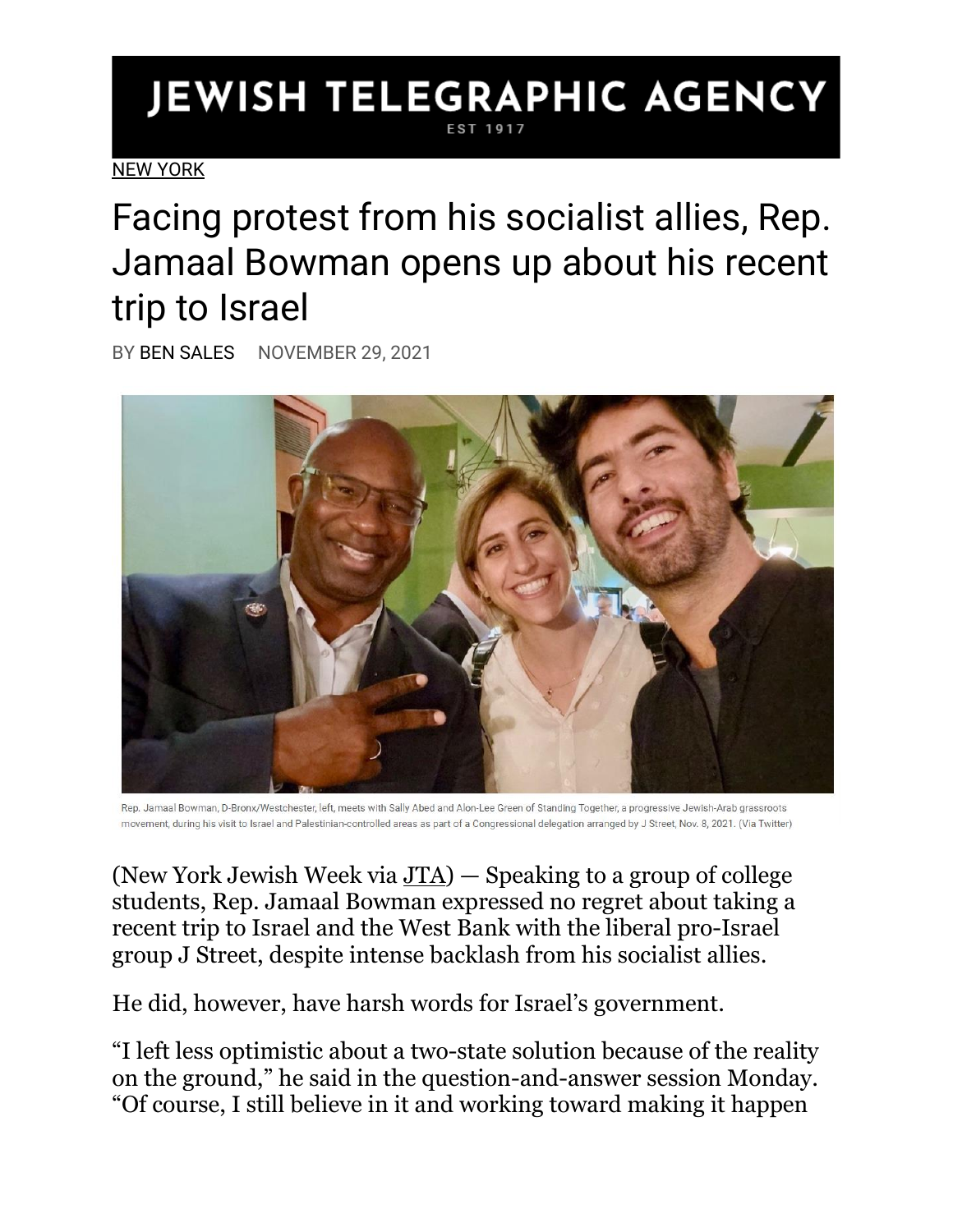but I think the U.S. has to make some very bold moves that don't even have to be related to threats, in my opinion."

Bowman, the first-term Democratic member of Congress from the Bronx and Westchester, took part in a congressional delegation earlier this month to Israel and the Palestinian areas of the West Bank. The delegation visited Israel and met with leaders there, including Prime Minister Naftali Bennett, and also saw Hebron and other Palestinian areas. The delegation asked to visit Gaza but, according to Bowman, was denied for security reasons by Israel and the United States.

Bowman's participation in the trip was notable because he is a member of the Democratic Socialists of America, which supports a boycott of Israel. He is also a member of the "Squad," the group of progressive Congress members including Reps. Ilhan Omar, Rashida Tlaib and Cori Bush, who have likewise endorsed the boycott movement.

Last year, Bowman [unseated](https://www.jta.org/quick-reads/jamaal-bowman-declared-victor-against-eliot-engel) longtime Rep. Eliot Engel, a pro-Israel stalwart in his district, which includes the heavily Jewish Bronx neighborhood of Riverdale and other Jewish communities in Westchester. He has angered pro-Israel activists with some of his votes, including one to [place conditions on how aid to Israel is used](https://mccollum.house.gov/media/press-releases/mccollum-introduces-historic-legislation-defending-human-rights-palestinian) though he recently [voted for supplemental funding](https://www.jta.org/2021/09/27/politics/the-vast-majority-of-progressives-overwhelmingly-backed-iron-dome-funding-but-with-a-caveat) for Israel's Iron Dome missile defense system.

In the weeks since the trip, he's felt heat from the other side of the political spectrum. Groups within the DSA have [called to expel](https://medium.com/@dsapalestinesolidarity/bowmans-j-street-zionist-propaganda-trip-to-apartheid-israel-must-not-stand-d5287014e076)  [Bowman](https://medium.com/@dsapalestinesolidarity/bowmans-j-street-zionist-propaganda-trip-to-apartheid-israel-must-not-stand-d5287014e076) from the movement for not heeding the boycott, and he met with DSA leadership more than a week ago regarding those complaints. Others voices in the group have [spoken up in his defense,](https://docs.google.com/document/d/1d_FBOWt5JqyFvQn5BQuqDBvLe67rLCXKbI0CABhJHx4/edit) arguing that his expulsion would be counterproductive.

But in the Zoom call Monday night with dozens of college students from J Street U, the lobby's campus arm, Bowman did not mention the DSA once and gave full-throated praise to the trip and the liberal Zionist group that led it. He called J Street "incredible" and said it was "on the right track" because it has opponents to its right and left.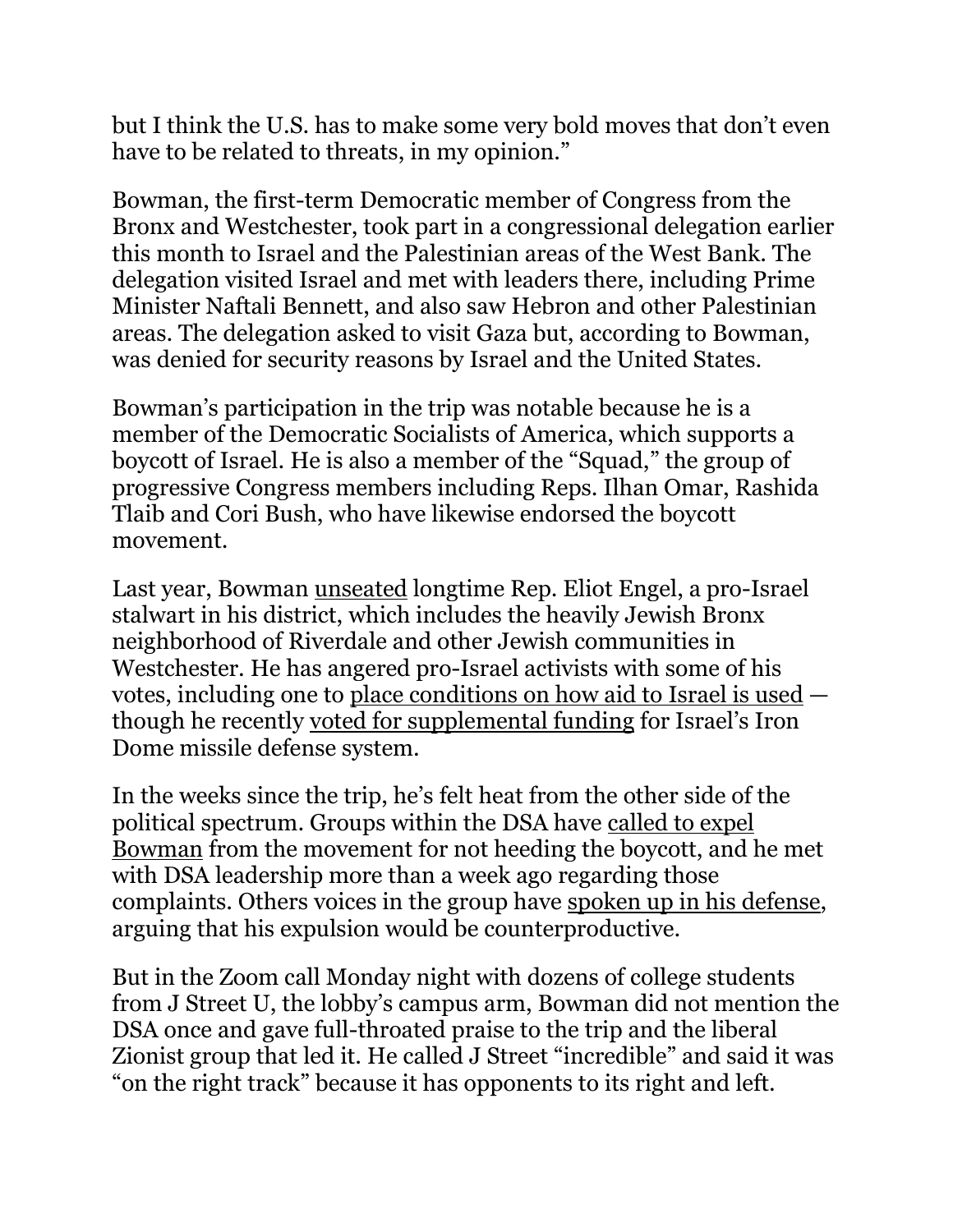(In the middle of the J Street U meeting, the DSA's working group on Palestine [called on the DSA](https://medium.com/@dsapalestinesolidarity/dsa-bds-working-group-formally-calls-for-the-expulsion-of-rep-jamaal-bowman-fa92eba6854a) "to formally begin the process of expelling Jamaal Bowman.")

"When I told people I was going with J Street, people on the right of J Street were critical," he said at the meeting. "And then people on the far left were also critical, like, 'Oh, you know, they're a Zionist organization. You shouldn't go with them.'"

But Bowman said that he'd want to return to Israel and the West Bank, telling the students that "I have to go back three or four times to gather even more."



Rep. Jamaal Bowman, second from right, met with Israeli Prime Minister Naftali Bennett, center, during his recent trip to Israel with a Congressional delegation led by J Street. (Haim Zach/Israeli Government Press Office)

Throughout the call, he was critical of Israel's government and its approach to the West Bank. He cited Israeli suffering from terrorism and violence from Hamas, which governs Gaza, but said that was no excuse for Israel to continue its occupation of Palestinian territory. He noted that Israel's foreign minister, Yair Lapid, supports the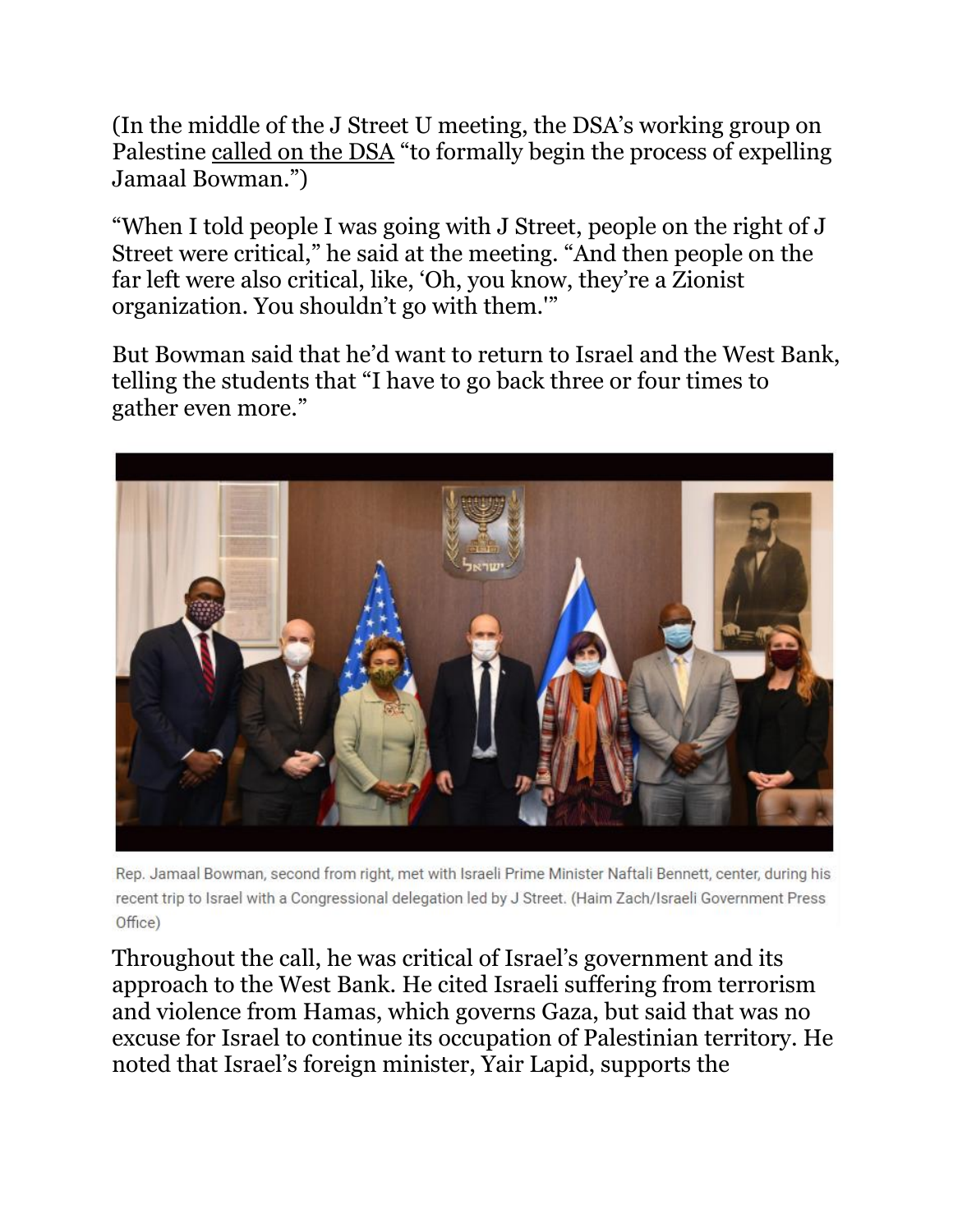establishment of a Palestinian state alongside Israel but felt Lapid's commitment to that policy was not "firm."

He also said that he felt the Israeli government displayed "arrogance" toward American Jews who oppose the occupation.

"The two-state solution has become a talking point," he said. "In my opinion, there's no real policy or political movement in that direction."

He added multiple times that he didn't feel that Israelis acknowledge the experience of Palestinians, including the Nakba, the word meaning "catastrophe" that Palestinians use to refer to Israel's creation, when many Palestinians were expelled from Israel or fled and were prevented from returning.

"While we use it here as a talking point, the current Israeli leadership, Naftali Bennett, was not for a two-state solution," Bowman said. "There didn't seem to be any appetite for it there, and there also didn't seem to be any appetite, or any real acknowledgement of Palestinian pain, the Nakba or anything else. It wasn't really talked about."

Bowman said that it's "obvious" and "absolutely true" that Israel has a right to defend itself. He praised Israeli groups that oppose the occupation, such as Breaking the Silence, a group of Israeli combat veterans that gave the delegation a tour of the West Bank city of Hebron.

"Working with Israeli activists on the ground is really, really important because I'm telling you, I felt it," he said. "There was this, 'Y'all aren't over here, y'all in America, y'all can't tell us what to do' kind of vibe coming from some of the leaders that we met with."

Bowman also said he hopes the Jewish community "continues to lead on this issue." He discussed his visit to Yad Vashem, Israel's Holocaust museum, and condemned antisemitism. But he said that his criticism of Israel was not antisemitic, and he dismissed opposition from some of his Jewish constituents on that account.